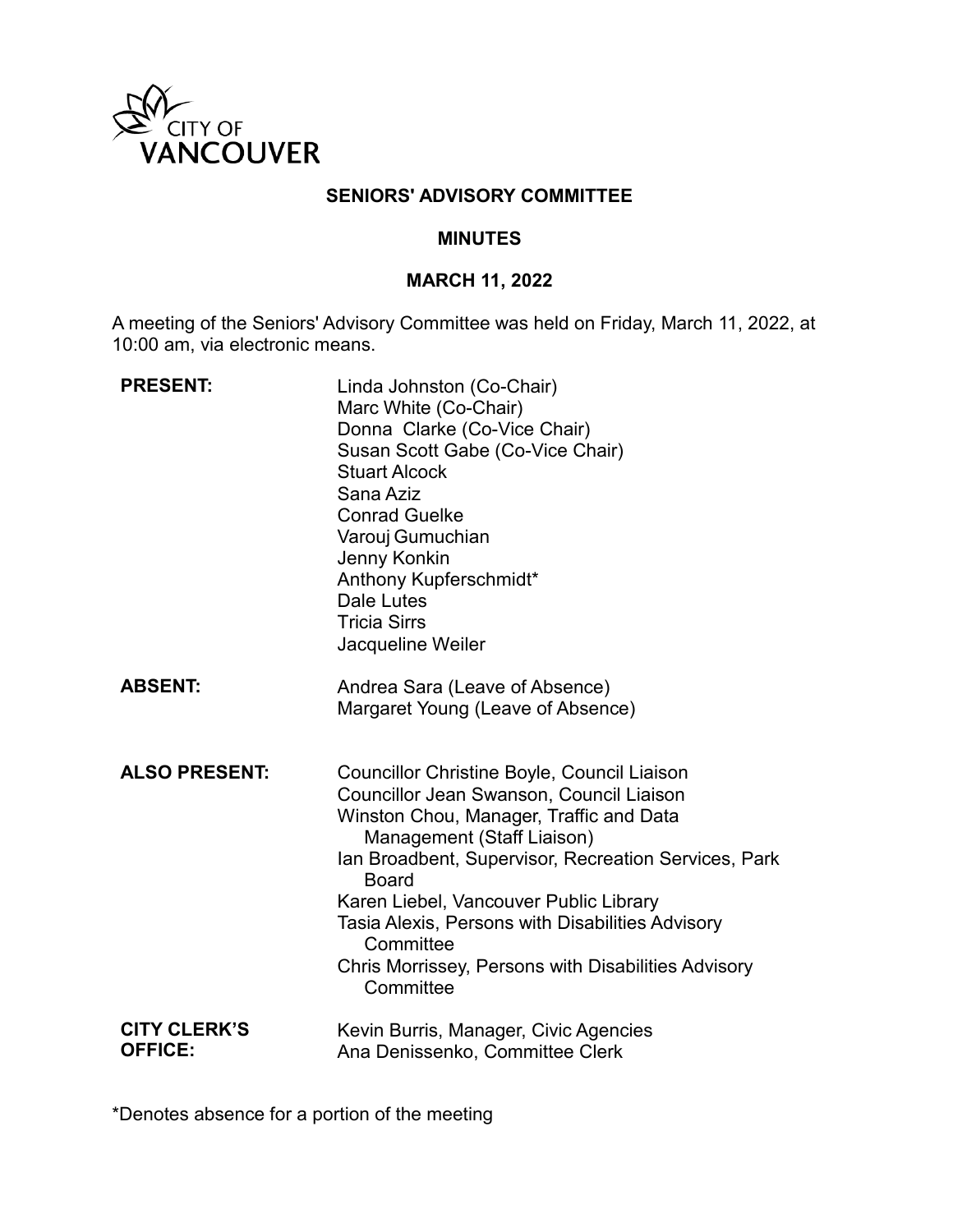# **WELCOME**

Co-Chair Johnston called the meeting to order and acknowledged we are on the unceded territories of the Musqueam, Squamish, and Tsleil-Waututh Nations.

#### **Leave of Absence Requests**

MOVED by Conrad Guelke SECONDED by Tricia Sirrs

> THAT the Seniors' Advisory Committee approve Leave of Absence requests for Andrea Sara and Margaret Young.

CARRIED UNANIMOUSLY (Anthony Kupferschmidt absent for the vote)

### **1. Motion to Approve Consent Agenda**

MOVED by Linda Johnston SECONDED by Dale Lutes

> THAT the Seniors' Advisory Committee approve the Consent Agenda for March 11, 2022, meeting as circulated, including Approval of Minutes from January 21, 2022 Regular Meeting, Vancouver Public Library Report, Park Board Report, Motions from Vancouver Food Policy Council, Community Services and Programming (Task Group A and B) Update Report, TAMS Report, SAC Housing Report, and SAC Education Report.

CARRIED UNANIMOUSLY

(Anthony Kupferschmidt absent for the vote)

### **2. Councillors' Reports and Comments**

Councillor Swanson provided updates on the following and responded to questions and comments:

- Heat Dome memorandum;
- Seniors' Housing Initiative and future staff engagements with the Seniors' Advisory Committee.

Councillor Boyle provided an update on the following and subsequently responded to questions and comments:

• Motion on the upcoming Council agenda around protecting small culturally significant businesses.

### **3. Liaison Reports**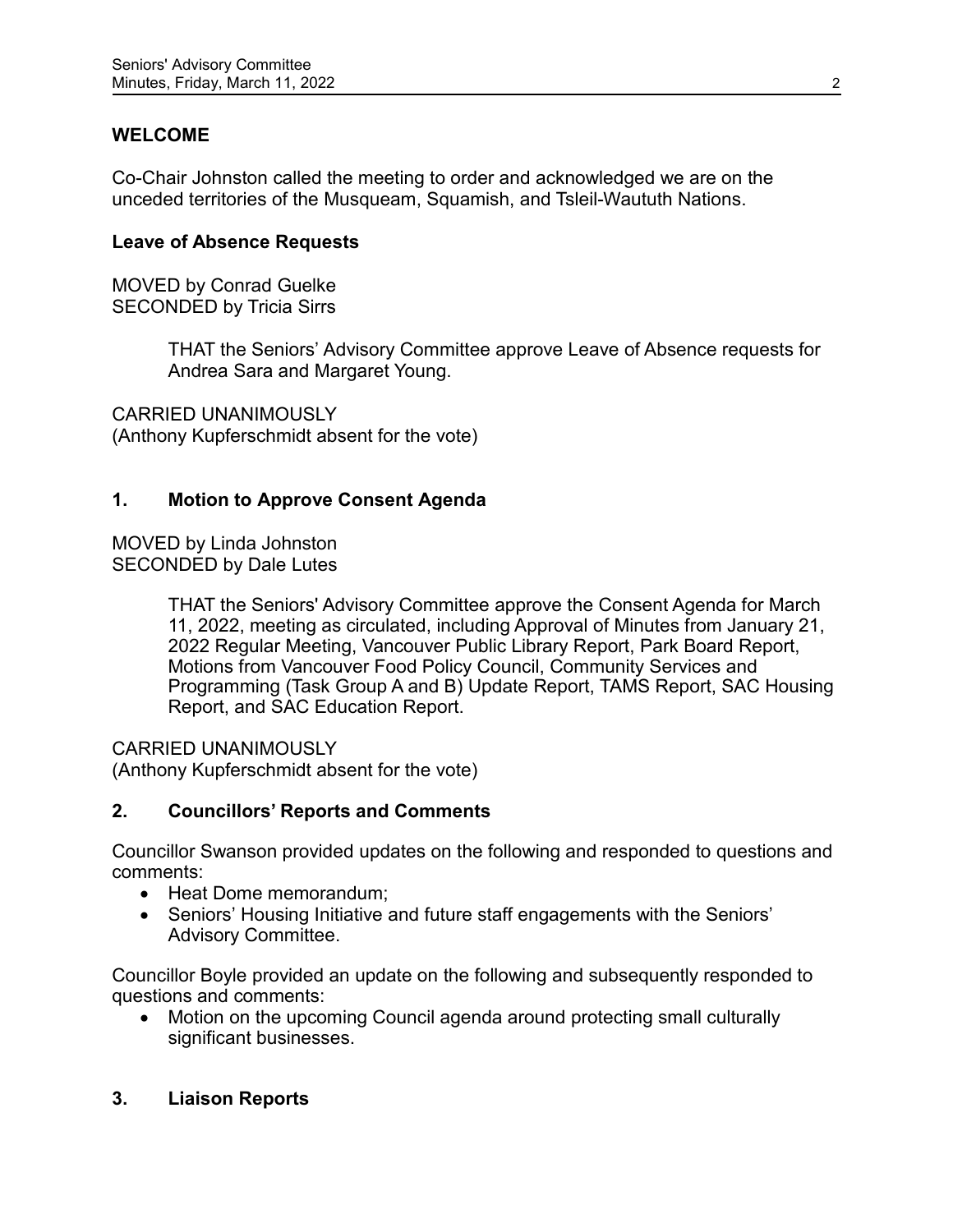Chris Morrissey provided updates on the following:

- Two motions regarding the upcoming municipal election were passed unanimously at the Persons with Disabilities Advisory Committee meeting on March 10, 2022.
- Phone voting will not be available due to required Provincial legislative change, but Persons with Disabilities Advisory Committee suggested another option for homebound voting.

Winston Chou provided updates on the following:

- Crosswalk on Dunbar being reviewed by staff due to concerns raised by Committee;
- Contacted Planning staff regarding the Seniors' Planner Position.

Karen Liebel submitted a written update prior to the meeting (appended) and reported on the following:

- "Advance care planning (ACP) is part of life planning" event on March 24, 2022, at Carnegie Theatre and online;
- Mask requirement being lifted at public libraries due to Public Health Order.

Ian Broadbent submitted a written update prior to the meeting (appended) and reported on the following:

- Provincial Conference on Ageing held in Richmond this year, both virtually and inperson;
- Mask requirement being lifted at community centers due to Public Health Order.

# **4. Comments, Reports and Work Plan Updates from SAC Committees or Task Groups**

# *a) Community Services and Programs*

Co-Vice-Chair Scott Gabe reported on the significant amount of work that has been done regarding the heat dome.

# c) *Housing*

Co-Chair White notified members of a date and time change for the Housing Subcommittee, and will circulate agenda to all SAC Members in case they are interested in participating.

# d) Education Committee

Co-Chair White noted the need for each committee considering education programming to secure a volunteer to participate on the Education Committee. The Education Committee will draft recommendations concerning timelines, checklists, target audience, learning objectives, marketing strategies and materials are addressed as well as commitment of volunteers to address all operational requirements.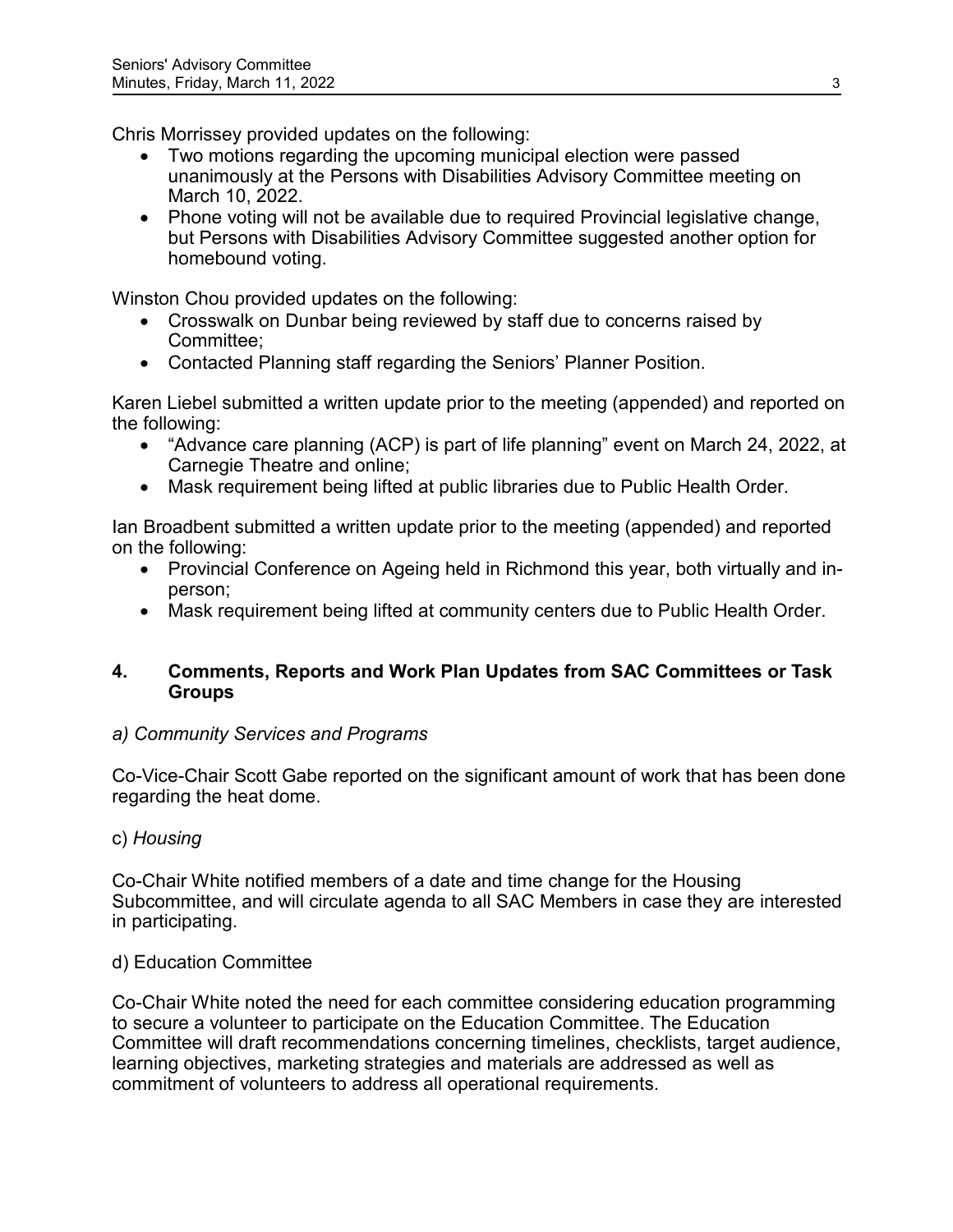Co-Vice-Chair Scott Gabe updated the Committee on the prospective lineup of speakers for upcoming education series related to Ageing in Community for SAC consideration.

### **5. Update on the Status of Seniors' Planner from the City of Vancouver representative**

Addressed by Councillors earlier.

# **6. Setting a date for the Neighbourhood Traffic Management Program Presentation**

Co-Chair Johnston suggested moving discussion to a separate meeting and inquired about Committee members' availability.

# **7. SharePoint Pilot Project Introduction**

Co-Vice-Chair Scott Gabe and Ana Denissenko introduced the SharePoint Pilot to the Committee and responded to questions and comments.

# **8. New Business**

*a) Report on the results of the review of Advisory Committees from the Manager, Civic Agencies*

The Manager, Civic Agencies, provided an update on the Review of Advisory Bodies Report, including action items, and responded to questions and comments.

# *b) Social Planning and Research Council of British Columbia (SPARCBC) Presentation*

Co-Chair White introduced the work being done by the Seniors' Advisory Committee with the Social Planning and Research Council of British Columbia.

Amelia Moretti, Director of Research, Planning and Community Development, SPARCBC, provided a presentation on healthy ageing in Metro Vancouver, and responded to questions and comments.

Co-Chair White summarized the Committee input recommending that WHO Decade 2021-2030 for Healthy Ageing be the primary framework to link existing data from various sources (e.g. Peter Marriot City Data, City Senior Lab Findings, SPARC BC, National Community Data) to identify and then be able to prioritize data gaps. Given high Seniors' Advisory Committee and City priority issues – COVID-19, heat dome, impact of isolation/ death, it was suggested mapping seniors' concentrations in neighborhoods and community services /facilities /resources could assist planning and coordination of services across vulnerable populations. Committee members suggested historical and current census data on household composition in West End, Cambie Corridor, and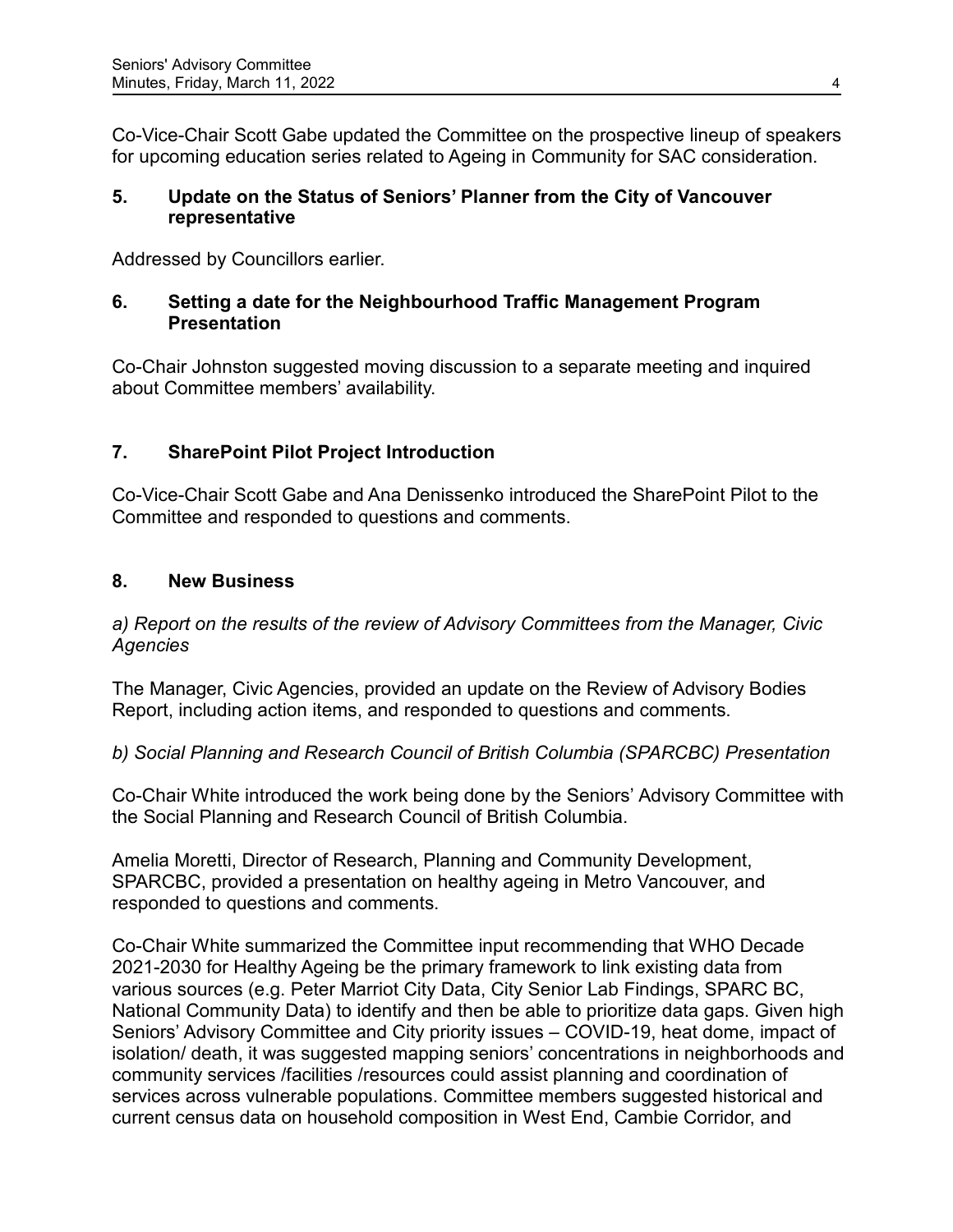Broadway Plan would inform community discussions relevant to Seniors Housing Strategy, and planning for age-friendly city.

# **ADJOURNMENT**

MOVED by Varouj Gumuchian SECONDED by Sana Aziz

THAT this meeting be adjourned.

CARRIED UNANIMOUSLY

## **Next Meeting:**

| DATE:  | Friday, May 20, 2022 |
|--------|----------------------|
| TIME:  | 10 am                |
| PLACE: | TBD                  |

The Committee adjourned at 11:50 pm.

\* \* \* \*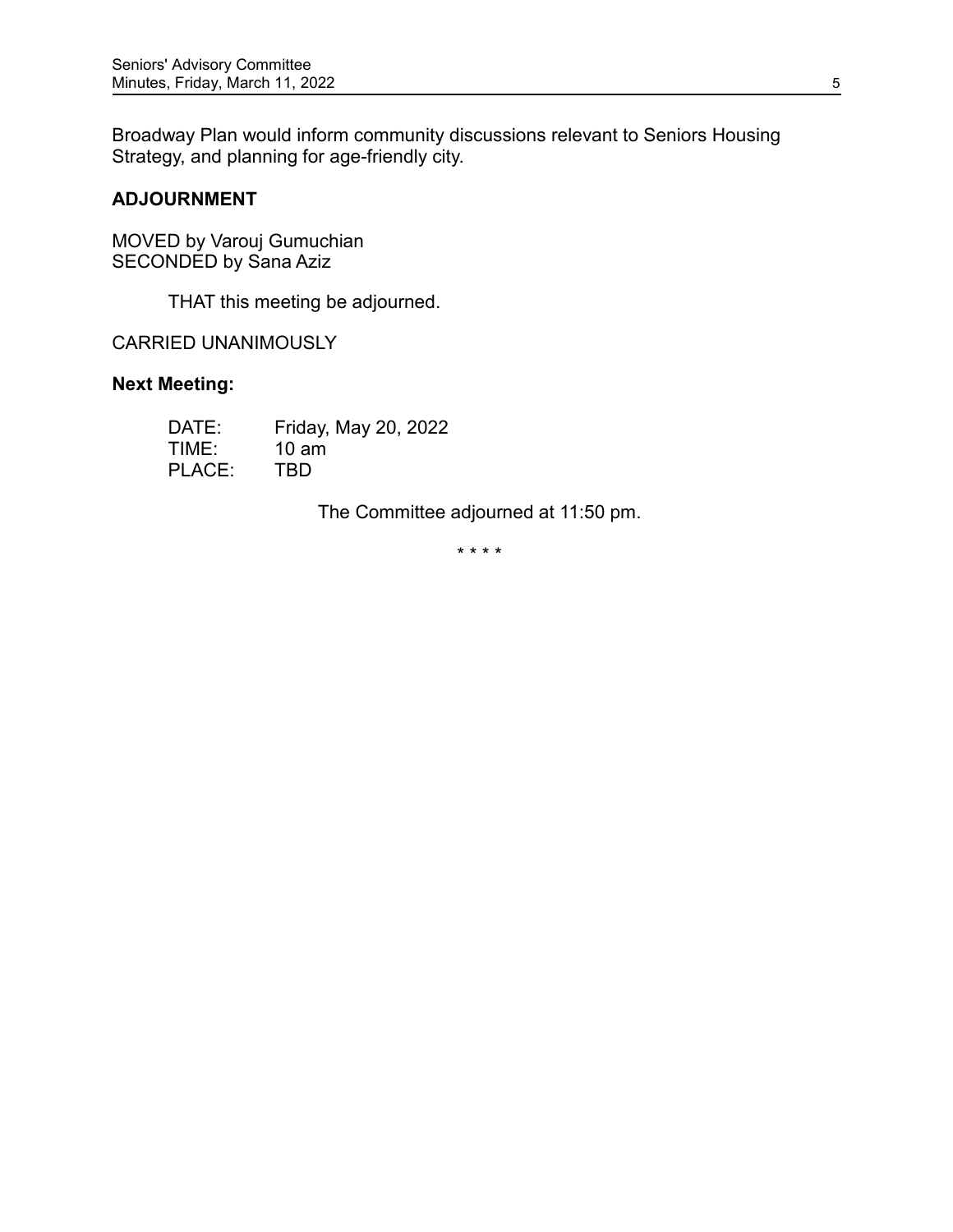# **Vancouver Public Library Update**

March 11, 2022 Meeting

Thank you for the opportunity to share information about what's happening at Vancouver Public Library this month.

With the ongoing updating of health orders, VPL will gradually reintroduce in-person programming where it makes sense to with expanded attendance. Currently in-person children's programs are starting to rollout, with StoryTimes and other family programs. Check the Events listings or contact the information line (604-331-3603) for in-person programs in the coming months.

Public meeting rooms are available for use for free in the Central branch. The rooms on Levels 4, 5 and 6 are bookable on the day of use; first come, first served.

https://www.vpl.ca/location/central-library

There will also be an expansion of room rentals over the coming months in Central and branch locations, with a focus on private meetings to start. The restart plan agreed to by the VPL Board in February 2021 was delayed due to the changing health orders, and can now begin in 2022. Please read through the restart Phases and adjust 2021 and 2022 to 2022 and 2023: https://www.vpl.ca/sites/vpl/public/COVIDRecoveryProgramRentalPhasingReport.pdf

A fun program we've been running quietly since 2021 is Caring Cards, which allows the general public to bring in or create an anonymous, glitter-free card to be included in deliveries to our Accessible Services patrons, who may be isolated. Branch locations have additional information. The feedback from recipients has been heartwarming and impactful thus far.

Upcoming [programs](https://vpl.bibliocommons.com/events/search/index) may be of interest. These are programs that may be of particular interest to [Seniors:](https://vpl.bibliocommons.com/events/search/fq=audiences:(53c940484246f6147c000013))

The listings will indicate if the event is online or in-person (please note: all adult programs are currently online only; a limited number of children's programs are in-person).

- [Introducing Eden Fine Day: 2022 Indigenous Storyteller in Residence](https://vpl.bibliocommons.com/events/621599dca2e4602f0036b60b) Tuesday, March 15: 6:00-7:00pm – Join an evening of storytelling and song as Eden Fine Day shares her short story *Up North* about a pivotal year in her childhood living in Fort St. James. Online by Zoom.
- [The Future of Democracy in an Era of Social Fragmentation](https://vpl.bibliocommons.com/events/6217c4310876ee3600f49127) Tuesday, March 15: 1:00-2:00pm – Toronto journalist Tara Henley will be in conversation with Samir Gandesha, Director of the Institute for the Humanities at SFU, to talk about the worsening inequality in our society, putting democracy in peril. Online by Zoom.
- [Being Prepared: How to Navigate Local Legal Resources](https://vpl.bibliocommons.com/events/search/fq=audiences:(53c940484246f6147c000013)/event/61d4fe155afabb28001c3da5) Tuesday, March 15: 5:00-6:00pm Learn essential legal resources that you can access for free to educate yourself on legal matters. Online by Zoom.
- [Writing the City: Crafting Poems about Place](https://vpl.bibliocommons.com/events/620e96f570553b36007ed85d) Saturday, March 19: 2:00-3:30pm This online workshop led by Vancouver's Poet Laureate, Fiona Tinwei Lam, will discuss poetic tools to help participants write poems about significant places in their lives. Online by Zoom.
- [Library Champions Information Session](https://vpl.bibliocommons.com/events/search/fq=audiences:(53c940484246f6147c000012)/event/62104182db5f1636000b5f90) Tuesday, March 22: 6:30-7:30pm Are you a Permanent Resident who loves libraries? Consider becoming a Library Champion volunteer, to connect with other immigrants and share what you know about what their local library offers. Online by Zoom.
- [Let's Get Thready: Hand Embroidery Basics](https://vpl.bibliocommons.com/events/search/index/event/6205546aadc4372800c3c337) Thursday, March 25: 6:00-7:00pm This introductory class will help first-timers learn the basics of hand embroidery. Online by Zoom.
- [Does Cabinet Secrecy Unduly Undermine Open Government & the Public's Right to Know?](https://vpl.bibliocommons.com/events/61f9c7b37209b52f00317190) Wednesday, March 30: 1:00-2:00pm – Join Associate Professor in Law, Yan Campagnolo, and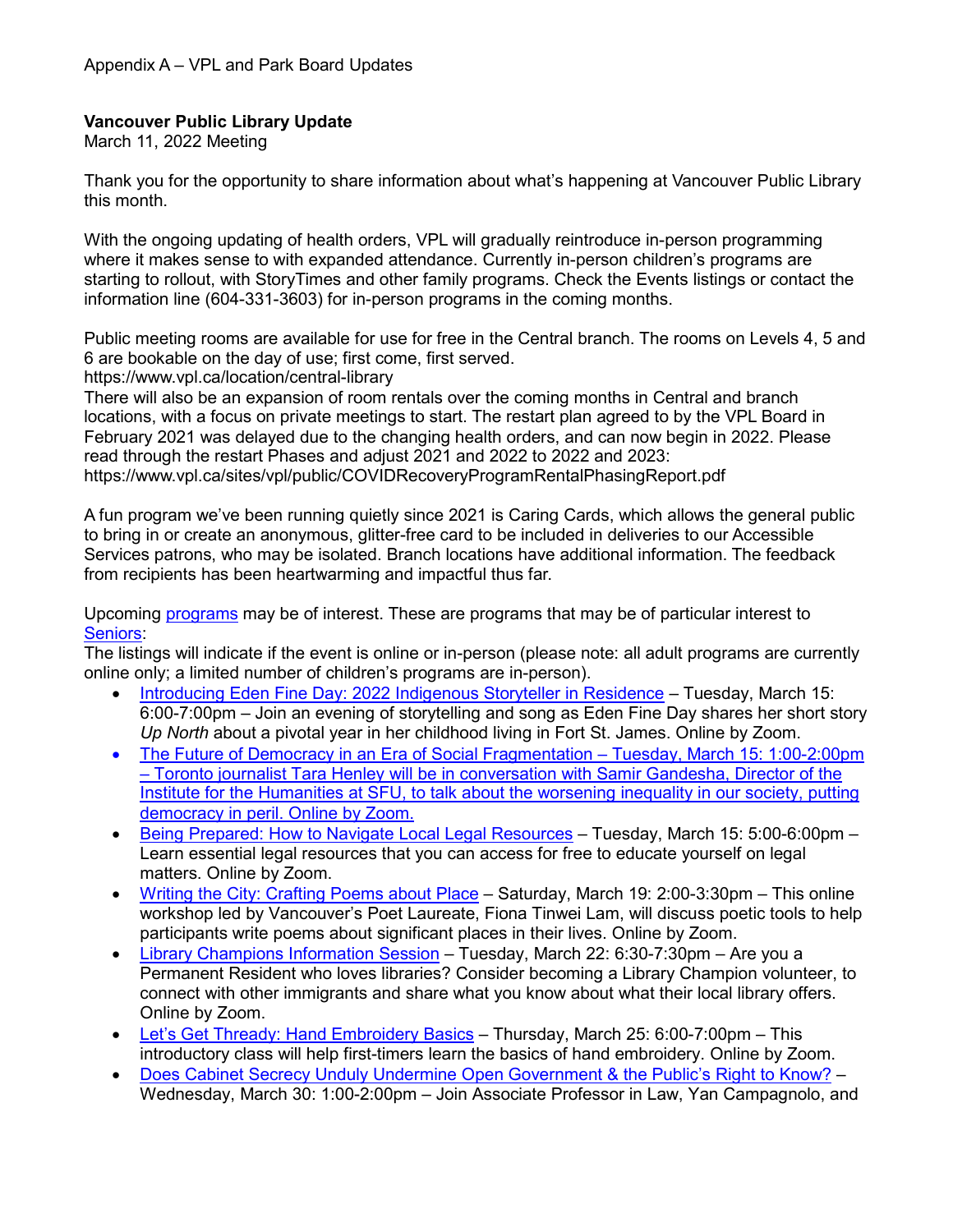former Clerk of the Privy Council, Mel Cappe, as they discuss Cabinet secrecy in an era of the push for government transparency. Online by Zoom.

- [Plant-Forward Cooking](https://vpl.bibliocommons.com/events/621e7f25727d133600a705dd) Tuesday, April 5: 11:00am-12:00pm Learn about plant-forward cooking strategies to create satisfying and healthy plant-centred dishes. Online by Zoom.
- [Celebrate the Cherry Blossom Festival with Your Own Haiku -](https://vpl.bibliocommons.com/events/62159968a2e4602f0036b608) 櫻花時節吟俳句 Thursday, April 7: 5:30-7:00pm – Celebrate the Cherry Blossom Festival with a fun and interactive poetry appreciation event hosted by poet Anna Yin. Conducted in English and Mandarin. Online by Zoom.

Ongoing Series

- Chinese Friday Morning [Book Club \(in Mandarin\)](https://vpl.bibliocommons.com/events/search/fq=audiences:(53c940484246f6147c000012)/event/61b26f2d0466862f0000c1b1) 星期五中文讀書會(國語) Friday, March 25: 11:00am-1:00pm – Every month we read a book and meet twice to engage in lively discussion. Conducted in Mandarin with Cantonese support. Online by Zoom.
- [ESL Conversation Practice Online for Vietnamese Speakers](https://vpl.bibliocommons.com/events/search/fq=audiences:(53c940484246f6147c000013)/event/61e42d42bd571d4100c7f373) Tuesday, March 22: 10:30- 11:30am – Make new friends and practice your English conversation skills with other English language learners. This is a supportive and casual meet-up using Zoom. Online by Zoom. Additional dates:
	- o April 5
	- o April 19
	- o May 3
	- o May 17
- [ESL Conversation Practice](https://vpl.bibliocommons.com/events/search/fq=audiences:(53c940484246f6147c000012)/event/61b920f933f5d02800a2edf3) Wednesdays 11:00am-12:00pm This weekly online conversation allows participants to practice their language skills in a supportive and casual way. Online by Zoom.
- [Book Lovers Reading Circle Online](https://vpl.bibliocommons.com/events/search/q=book%20lovers/event/61ccd4c15ac55041007e660c) Friday, May 6: 3:00-4:30pm A fun way to share what you are reading with other book lovers, monthly starting in May. Online by Zoom.
- [Library Stitch-Up](https://vpl.bibliocommons.com/events/search/fq=audiences:(53c940484246f6147c000013)/event/61b3f3612268d34100c045c1) Tuesday, March 15: 6:30-7:30pm Connect monthly to other fibre craft enthusiasts and talk about what you're working on! There will also be a discussion about VPL's craft resources. Online by Zoom.
- Cook and Tell series A monthly online Zoom discussion with other food lovers. There is an upcoming session:
	- $\circ$  [Marvelous Muffins](https://vpl.bibliocommons.com/events/61b3f01d0466862f0000dd9c) Wednesday, March 23: 11:00am-12:00pm Share your favourite recipes and learn about baking resources at VPL. Online by Zoom.
- Digital Essentials series Learn more about the internet, internet security, and more. Online by Zoom.
	- o [Internet Essentials: Participating Online](https://vpl.bibliocommons.com/events/search/fq=audiences:(53c940484246f6147c000012)/event/61bb8a6e66e3c03600e4c52d) Thursday, March 17: 6:00-7:00pm Explore safe social networking and Internet privacy, and learn how to manage your digital identity. Online by Zoom.
- [Story Stream: Storytime for Adults](https://vpl.bibliocommons.com/events/61b3e0732268d34100c043af) Tune in to hear live storytelling, every second week on Fridays from 10:00-11:00am. Online by Zoom. Upcoming sessions:

o March 18

Many past programs are also available on the VPL YouTube channel: <https://www.youtube.com/user/vancouverlibrary/videos>

Thank you, Karen Liebel Coordinator, Accessible Services, Vancouver Public Library